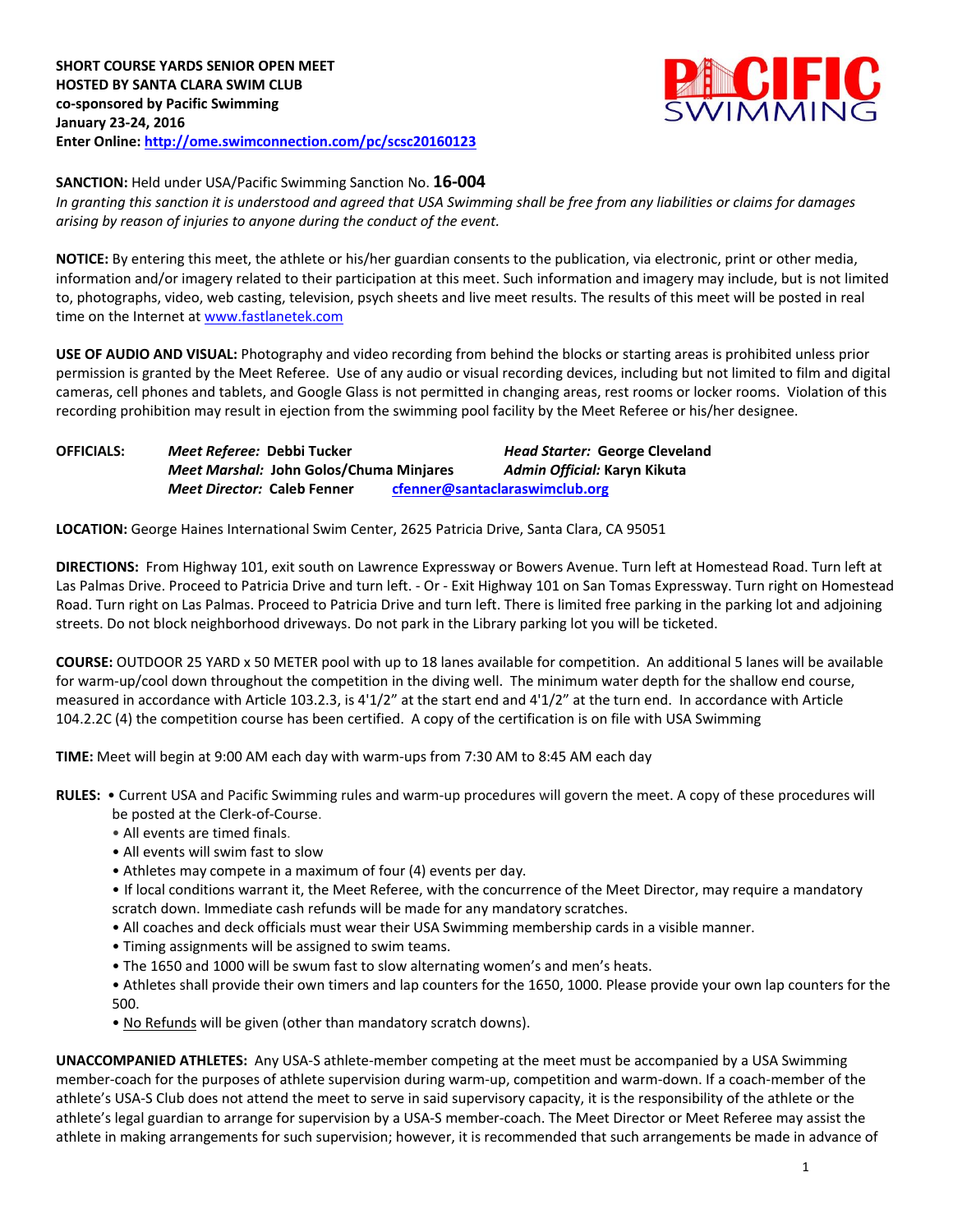the meet by the athlete's USA-S Club Member-Coach.

**RACING STARTS:** Athletes must be certified by a USA-S member-coach as being proficient in performing a racing start, or must start the race in the water. It is the responsibility of the athlete or the athlete's legal guardian to ensure compliance with this requirement.

**RESTRICTIONS:** • Smoking and the use of other tobacco products is prohibited on the pool deck, in the locker rooms, in spectator

- seating, on standing areas and in all areas used by athletes, during the meet and during warm-up periods.
- Sale and use of alcoholic beverages is prohibited in all areas of the meet venue.
- No glass containers are allowed in the meet venue.
- Only athletes, coaches, officials, and volunteers will be allowed on the pool deck.
- Changing into or out of swimsuits other than in locker rooms or other designated areas is prohibited.

**•** Destructive devices, to include but not limited to, explosive devices and equipment, firearms (open or concealed), blades, knives, mace, stun guns and blunt objects are strictly prohibited in the swimming facility and its surrounding areas. If observed, the Meet Referee or his/her designee may ask that these devices be stored safely away from the public or removed from the facility. Noncompliance may result in the reporting to law enforcement authorities and ejection from the facility. Law enforcement officers (LEO) are exempt per applicable laws.

• No pets or animals allowed in venue except for service animals.

• No electric or propane heaters / containers or similar devices including gasoline powered generators, other than provided for meet operations, are allowed in any areas of the meet venue.

• Except for coaches' seating next to the pool no chairs, canopies, tents, or "camping" in the competition pool area. All athlete and spectator chairs, canopies, tents, or other set-ups shall be outside the competition pool gates and on the lawn only. SCSC and the City of Santa Clara are not responsible for your set up if you leave them overnight.

**ELIGIBILITY:** • Athletes must be current members of USA-S and enter their name and registration number on the meet entry card as they are shown on their Registration Card. If this is not done, it may be difficult to match the athlete with the registration and times database. The meet host will check all athlete registrations against the SWIMS database and if not found to be registered, the Meet Director shall accept the registration at the meet (a \$10 surcharge will be added to the regular registration fee). Duplicate registrations shall be refunded by mail.

• Athletes 13/Over are eligible to enter this meet. There is no proof of time. Entry times should be the athlete's actual time and not the minimum standard.

- Athletes 11 and 12 years of age must meet the Senior Open time standard as outlined by Pacific Swimming time verification procedures. No refunds will be given if a time cannot be proven.
- Athletes under the age of 11 years are not eligible to compete.
- Disabled athletes are welcome to attend this meet and should contact the Meet Director or Meet Referee regarding special accommodations.
- No time conversions will be accepted.
- Entries with "NO TIME" will be rejected.

**SEEDING:** Event seeding will be in the following order: conforming short course yards, non-conforming long course meters, and non-conforming short course meters. - USA Swimming rules 207.11.7B.

**CHECK-IN:** The meet will be deck seeded. Athletes shall check-in at the Clerk-of-Course. No event shall be closed more than 30 minutes before the scheduled start of the session. Close of check‐in for all events shall be no more than 60 minutes before the estimated time of the start of the first heat of the event. Athletes who do not check-in shall not be allowed to compete in the event.

**SCRATCH RULE:** Athletes entered in a timed final individual event that is seeded on the deck that have checked in for that event, shall swim in the event unless they notify the clerk of the course before seeding for that event has begun that they wish to scratch. Failure to swim an event will result in being barred from their next individual event in which the athlete is entered on that day or the next meet day, whichever is first.

**ENTRY FEES:** \$6.50 per individual event plus an \$8.00 per swimmer participation fee. Entries shall be rejected if payment is not sent at time of request. No late entries shall be accepted. No refunds shall be made, except mandatory scratch downs.

**ONLINE ENTRIES:** To enter online go to **<http://ome.swimconnection.com/pc/scsc20160123>** to receive an immediate entry confirmation. This method requires payment by credit card. Swim Connection LLC charges a processing fee for this service, equal to \$1 per swimmer plus 5% of the total Entry Fees. Please note that the processing fee is a separate fee from the Entry Fees. If you do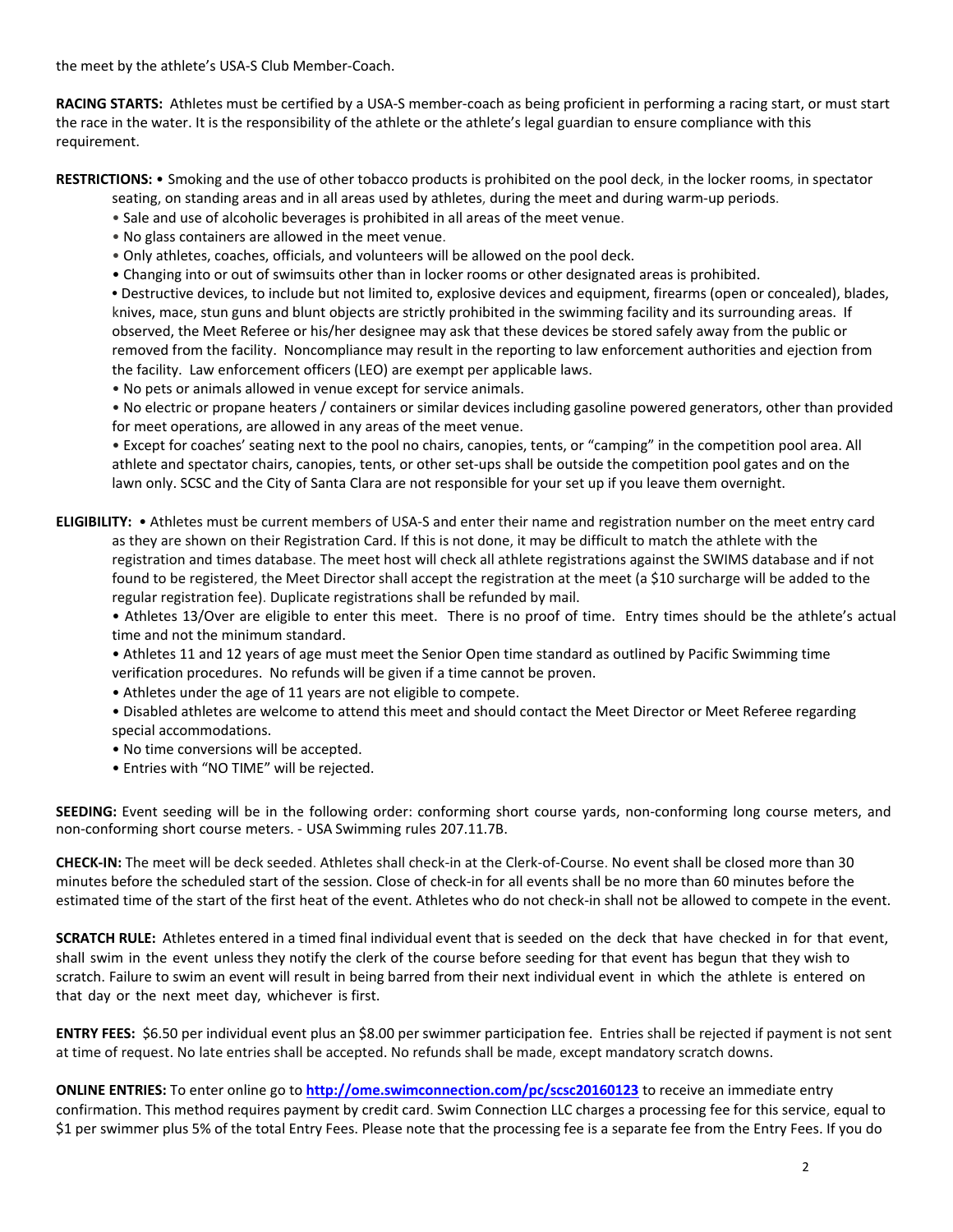not wish to pay the processing fee, enter the meet using a mail entry. **Entering online is a convenience, is completely voluntary, and is in no way required or expected of an athlete by Pacific Swimming.** Online entries shall be accepted through Wednesday, January 13, 2016.

**MAILED OR HAND DELIVERED ENTRIES:** Entries shall be on the attached consolidated entry form. Forms shall be filled out completely and printed clearly with athlete's best time. Entries shalll be entered using the current Pacific Swimming procedure: and postmarked by midnight, Monday, January 11, 2016 or hand delivered by 6:30 p.m. Wednesday, January 13, 2016. Requests for confirmation of receipt of entries should include a self-addressed envelope.

| Make check payable to: SCSC          |
|--------------------------------------|
| <b>Mail entries to: Stella Ezrre</b> |
| 2625 Patricia Drive                  |
| Santa Clara, CA 95051                |

**Mail entries to: Stella Ezrre Hand deliver entries to: Stella Ezrre 2625 Patricia Drive 2625 Patricia Drive Santa Clara, CA 95051 Santa Clara, CA 95051**

**AWARDS:** None.

**ADMISSION:** Free. A 2-DAY program will be available for \$**5**

**HOSPITALITY:** Hospitality available for coaches, officials, timers, and volunteers. Lunches will be provided for coaches and working deck officials. There will be a snack bar available.

**MISCELLANEOUS:** No overnight parking is allowed. No noise makers allowed in the pool venue. Parents please respect the area designated for coaches (i.e. do not sit or stand in front of coaches, keep clear of coaches seating area).

| Saturday, January 23, 2016 |                  |               |  |  |  |  |  |  |  |
|----------------------------|------------------|---------------|--|--|--|--|--|--|--|
| <b>EVENT#</b>              | <b>EVENT</b>     | <b>EVENT#</b> |  |  |  |  |  |  |  |
| 1                          | <b>500 FREE</b>  | $\mathcal{P}$ |  |  |  |  |  |  |  |
| 3                          | 200 BACK         | 4             |  |  |  |  |  |  |  |
| 5                          | 100 BREAST       | 6             |  |  |  |  |  |  |  |
| 7                          | <b>200 FLY</b>   | 8             |  |  |  |  |  |  |  |
| 9                          | <b>100 FREE</b>  | 10            |  |  |  |  |  |  |  |
| 11                         | 200 I.M.         | 12            |  |  |  |  |  |  |  |
| 13                         | <b>1650 FREE</b> | 14            |  |  |  |  |  |  |  |

## **ORDER OF EVENTS**

|               | Saturday, January 23, 2016 |               |               | Sunday, January 24, 2016 |               |  |  |
|---------------|----------------------------|---------------|---------------|--------------------------|---------------|--|--|
| <b>EVENT#</b> | <b>EVENT</b>               | <b>EVENT#</b> | <b>EVENT#</b> | <b>EVENT</b>             | <b>EVENT#</b> |  |  |
| 1             | <b>500 FREE</b>            | 2             | 15            | 400 I.M.                 | 16            |  |  |
| 3             | 200 BACK                   | 4             | 17            | <b>200 FREE</b>          | 18            |  |  |
| 5             | 100 BREAST                 | 6             | 19            | <b>100 FLY</b>           | 20            |  |  |
| 7             | <b>200 FLY</b>             | 8             | 21            | 50 FREE                  | 22            |  |  |
| 9             | <b>100 FREE</b>            | 10            | 23            | 200 BREAST               | 24            |  |  |
| 11            | 200 I.M.                   | 12            | 25            | 100 BACK                 | 26            |  |  |
| 13            | <b>1650 FREE</b>           | 14            | 27            | <b>1000 FREE</b>         | 28            |  |  |

Events 13-14 and 27-28 shall be swum fast to slow alternating women's and men's heats. There shall be a 10 minute break before the start of these events

Time standards may be found at:<http://www.pacswim.org/swim-meet-times/standards>